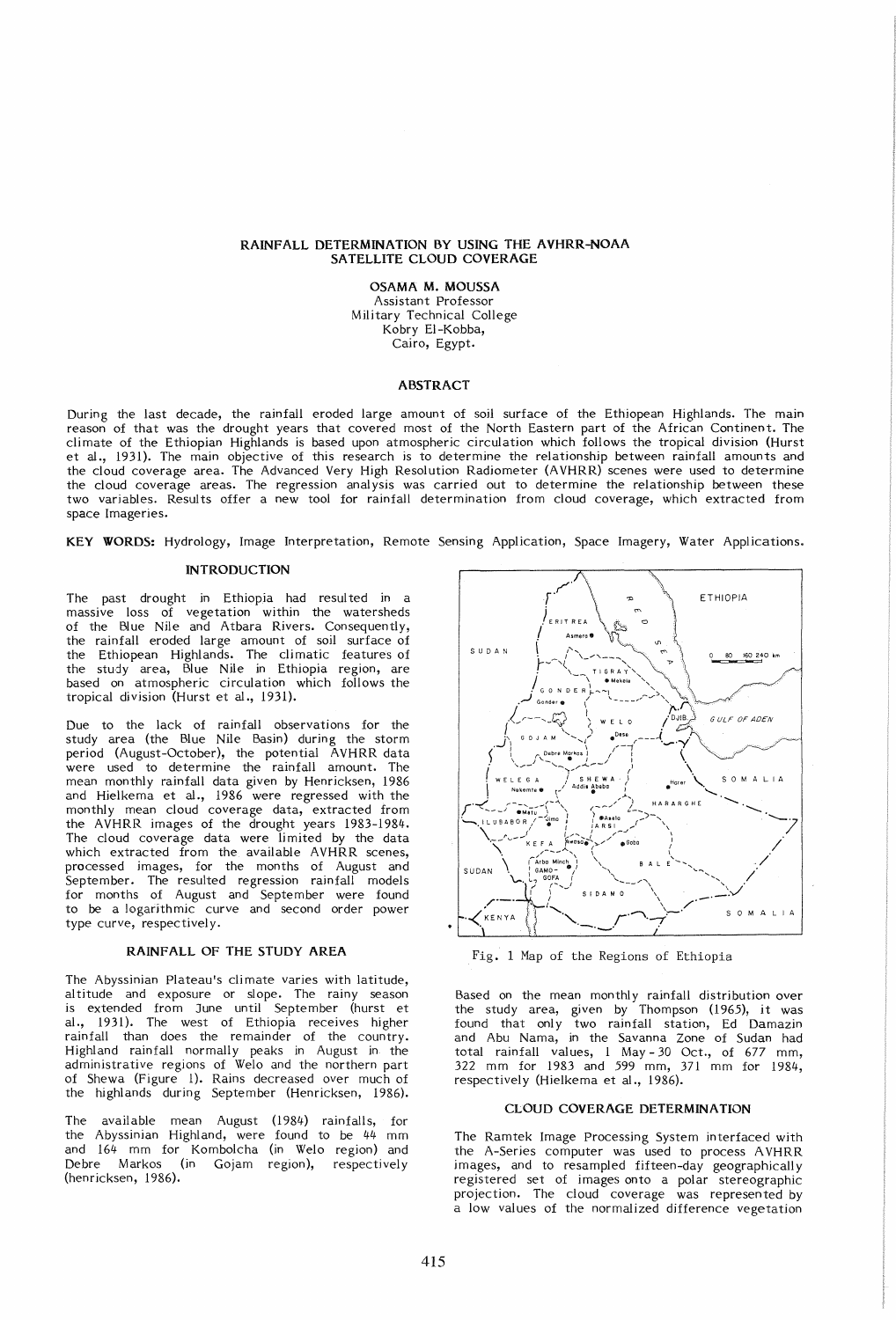index (NDV!) which is generated from the red and near-infrared (NIR) bands, (NIR-red)/(NIR + red). The count numbers resulted from resampling the 15-day set of images range from 0 to 1023. The NDVI for each pixel was determined as follows:

 $N$ DVI = (count number - 511)/512. ....... (1)

The cloud coverage appears as a dark areas in the available AVHRR images, about 20 scenes for the period of August/October of the drought years 1981-1985.

By using the aid of the electrical slide projector the areas of Lake Tana and cloud coverage, shown in each slide, were drawn. The magnification factor of the different scene was varied. The Planix 5000 Digitizing Area-Line Meter was used to measure the area of each dark spot as well as the Lake Tana boundaries.

Based on the mathematical interpolation procedure, the area of each dark area was determined in Km2.

### REGRESSION RAINFALL MODELS

According to the rainfall isohyets, given by Thompson (1965), for the Ethiopia and Sudan region, the mean monthly rainfall (in mm) for Ed Damazin and Abu Nama were determined for the months May-October as an average mean of the lower and upper values given by the isohyets. These values as well as the percentage of the total mean for each month are tabulated in Table 1.

Mean August and September rainfalls for Ed Damazin and Abu Nama (for 1983 and 1984) were determined from the resulted percentage of total rainfall, recorded *in* Table 1 and given as follows:

| Month<br>Station | May             | <b>June</b>    | Jul v          | August         | Sept.          | Oct.         | Total |
|------------------|-----------------|----------------|----------------|----------------|----------------|--------------|-------|
| Ed Damazin       | - 75<br>(10.71) | 150<br>(21.43) | 150<br>(21.43) | 150<br>(21.43) | 150<br>(21.43) | 25<br>(3.57) | 700   |
| Abu Nama         | 25<br>(4.35)    | 75<br>(13.04)  | 150<br>(26.09) | 150<br>(26.09) | 150<br>(26.09) | 25<br>(4.35) | 575   |

|             | Total (mm)<br>May-Oct.,<br>1983 | Aug.<br>å<br>Sep. | Total (mm) Aug.<br>May-Oct.,<br>1984 | å<br>Sept. |
|-------------|---------------------------------|-------------------|--------------------------------------|------------|
| Ed Damazine | 677                             | 145               | 599                                  | 128        |
| Abu nama    | 322                             | 84                | 371                                  | 97         |

Mean August rainfalls (in mm) for different stations, for the years 1983 and 1984, were regressed with the corresponding cloud coverage area (in Km2). Also, the mean September rainfalls (in mm) for Ed Damazine and Abu Nama, for the years 1983 and 1984, were regressed with the available cloud coverage (Km2) extracted from AVHRR scenes. The available rainfall (in mm) and the corresponding cloud coverage area (in  $\text{Km}^2$ ) for each station and for the month of August and September were tabulated in tables  $2$  and  $3$ , respectively.

### RESULTS AND ANALYSIS

The resulted regression Rainfall models for the month of August and September during the drought years 1983 and 1984 were found as follows: For month of August R = 37.85 In (CA) - 161.71 (2)

| and for month of September            |         |
|---------------------------------------|---------|
| $R = 81.76 + [5.8 + 0.5 (C_A)]^{1/2}$ | <br>(3) |

|  |  |  | Table 2. Rainfall Amount (in mm) and corresponding |
|--|--|--|----------------------------------------------------|
|  |  |  | cloud coverage (in $Km2$ ) for month of Aug.       |

| Rainfall<br>(mm) | Cloud coverage<br>(Km <sup>2</sup> ) | Remarks, source<br>of rainfall                   |
|------------------|--------------------------------------|--------------------------------------------------|
| 164              | 7167.7335                            | Debre Markos - Aug.,<br>1984<br>Henricksen, 1986 |
| 44               | 300.1243                             | Kombolcha - Aug., 1984<br>Henricksen, 1986       |
| 145              | 3081.9888                            | Ed Damazin-Aug., 1983<br>Hielkema et al., 1986   |
| 128              | 1322.5439                            | Ed Damazin-Aug., 1984<br>Hielkema et al., 1986   |

Table 3. Raifall Amount (in mm) and corresponding Cloud Coverage (in  $Km<sup>2</sup>$ ) for month of Sept.

| Rainfall<br>(mm) | Cloud coverage $(Km^2)$ | Remarks, source<br>(Hielkema et al., 1986) |
|------------------|-------------------------|--------------------------------------------|
| 145              | 7941.9213               | Ed Damazine-Sept., 1983                    |
| 128              | 4417.3825               | Ed Damazine-Sept., 1984                    |
| 97               | 344.9261                | Abu-Nama-Sept., 1984                       |
| 84               | 125.1704                | Abu Nama-Sept., 1983                       |

where R is the mean monthly rainfall in mm and  $C_A$  is the cloud coverage area in  $Km^2$ .

The best fitted curves for data of August and September are shown in Figures 2 and 3, respectively.

### CONCLUSIONS AND RECOMMENDATIONS

The use of the AVHRR to predict mean monthly rainfall during the drought time will be of vital importance to hydrologists. The satellite images may be used to extract the cloud coverage area (in  $Km^2$ ). Then, these data can be regressed with the corresponding mean monthly rainfall to determine the regression rainfal1 model for any place allover the world. It is recommended to use data of daily rainfall observations and the corresponding daily cloud coverage area for the same regions.



Coverage for the Blue Nile Basin